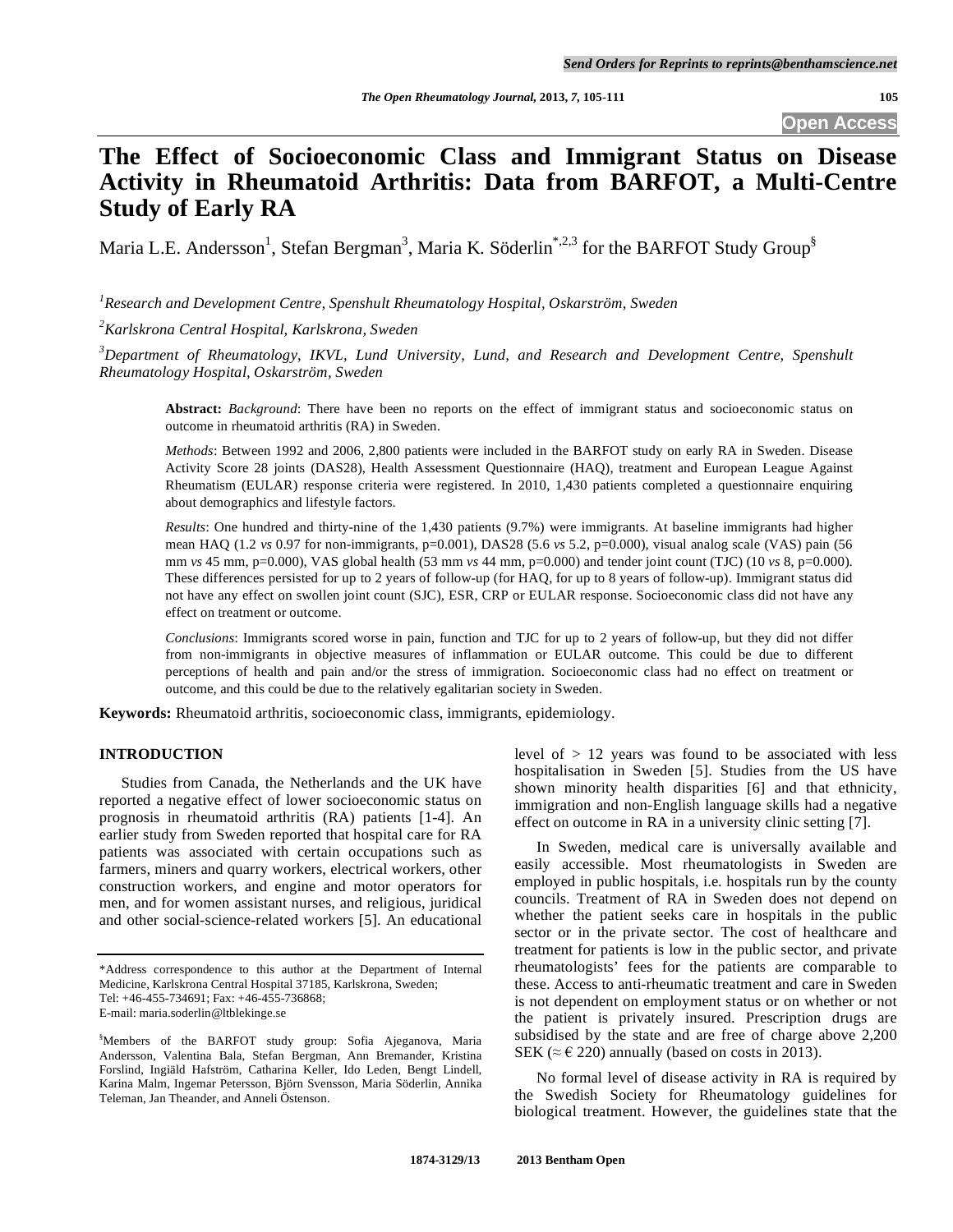patients should have active disease and should have previously received methotrexate (MTX) alone or in combination with other disease-modifyíng anti-rheumatic drugs (DMARDs) without adequate response, or that treatment with DMARDs has been discontinued due to intolerance.

 The aim of this study was to examine the effect of socioeconomic class and immigrant status on the outcome in RA, in a longitudinal observational study of early RA in Sweden (BARFOT). Our hypothesis was that lower socioeconomic class and immigrant status would have a negative effect on outcome.

## **METHODS**

 During the period 1992-2006, 2,800 patients were enrolled in the BARFOT (Better Anti-Rheumatic FarmacOTherapy) study, a multi-centre longitudinal observational study of patients with early RA in southern Sweden [8-10]. In this study, all patients had a disease duration of  $\leq$  2 years, were  $>$  18 years of age and fulfilled the American College of Rheumatology RA classification criteria from 1987 [11]. The disease activity was evaluated at inclusion, at 3, 6 and 12 months, and at 2, 5 and 8 years. The number of swollen joints (28-joint count) (SJC), the number of tender joints (28-joint count) (TJC), C-reactive protein (CRP) levels, erythrocyte sedimentation rate (ESR), the Swedish version of the Stanford Health Assessment Questionnaire (HAQ) [12, 13], and visual analog scale (VAS) for pain and general health were measured on every follow-up occasion. The Disease Activity Score using 28 joint count (DAS28) was calculated at inclusion and on every follow-up occasion (www.das-score.nl). The disease duration was calculated from the start of the symptoms.

 EULAR (European League Against Rheumatism) response was calculated from the DAS28 scores [14]. DAS28 is a composite score consisting of the number of swollen joints (of 28), the number of tender joints (of 28), ESR, and the patient's global assessment (www.dasscore.nl). The patients were classified into three EULAR response groups: no response, moderate response or good response. To be a good responder, a patient had to show an improvement of at least 1.2 units and achieve an absolute score of < 3.2. Non-responders had to show an improvement of  $< 0.6$ , or  $> 0.6$  and  $\leq 1.2$ , and have a final DAS28 score of > 5.1. Moderate responses fell in-between these criteria. Rheumatoid factor (RF) was analysed at inclusion in the study. Treatment with DMARDs and glucocorticoids was registered at inclusion and at each follow-up point. The cumulative number of DMARDs and biologics was assessed in the 2010 postal questionnaire. The choice of DMARD treatment in the BARFOT study was left to the discretion of the rheumatologist.

## **Self-Completion Postal Questionnaire in 2010**

 Between March and September 2010, all patients who were still alive in the BARFOT study ( $n = 2,102$ ) received a self-completion postal questionnaire assessing smoking, pack-years, use of snuff, second-hand exposure to tobacco smoke, alcohol use, diet, pain, medication, co-morbidities, height, weight, waist circumference, physical activity and

health-related quality of life (HRQL) as measured by the EuroQol [15]. Smoking data used in this article was assessed at inclusion in the study (never, previous, current smokers). Demographics such as main occupation and immigrant status (first-generation) were also recorded. The occupations were then coded according to the latest version of the socioeconomic status designation (Socioekonomisk indelning, SEI) in Sweden. In this study, SEI status was recorded as blue-collar worker, upper or lower white-collar worker, other, or self-employed. The group "other" in the SEI consisted of students, housewives and other people with no occupation. Data on smoking, stopping smoking, secondhand exposure to smoke and the use of snuff and alcohol have been published [16-21]. Data on diet, pain and physical activity will be published separately. Body mass index (BMI) data were available through the 2010 questionnaire, the patient records and the BARFOT database, and has been validated and published [22].

 Two reminders were sent to the patients who had not responded to the first and second mailing of the selfcompleted questionnaire in 2010. All patients received written information about the self-completion postal questionnaire in 2010, and the ethics committee of Lund University approved the BARFOT study and the postal questionnaire in 2010.

## **Statistics**

 The Mann-Whitney test and chi-square test were used when assessing differences in disease activity variables and EULAR response between immigrants and non-immigrants. For the differences between the different socioeconomic classes, Kruskall-Wallis test was used.

 Multiple logistic regression analyses were performed using as outcome EULAR good response *vs* no or moderate response at 5 and 8 years. The following variables were entered in the regression analyses: baseline age, baseline disease duration (months), sex, baseline HAQ, socioeconomic class (SEI class), immigrant status (yes/no), RF, baseline smoking (never-smokers, previous smokers or current smokers), number of previous DMARDs and biologics (grouped together), and body mass index (BMI) at baseline. SEI class and the number of previous DMARDs and biologics were from the 2010 questionnaire. The variables entered in the regression models were checked for co-linearity. The reference for SEI class was upper whitecollar, for immigration status it was being an immigrant, for smokers it was never having smoked and for BMI it was 19- 25.9. IBM SPSS statistics 19 was used in the statistical analyses.

#### **RESULTS**

 Altogether, 1,460 patients who had answered the 2010 self-completion postal questionnaire and who were > 18 years of age and had a disease duration of  $\leq 24$  months were included in this study. Patients who did not answer the 2010 questionnaire (579 of 2,104, 27.5%) had higher mean DAS28 (5.4 for non-responders  $vs$  5.2 for responders,  $p =$ 0.01), higher mean VAS health  $(48 \text{ mm } \text{vs } 45 \text{ mm}, \text{p} =$ 0.008), and higher mean number of SJCs  $(11 \text{ vs } 10, \text{ p } = 0.03)$ at inclusion, were more often smokers (30% *vs* 24%, p =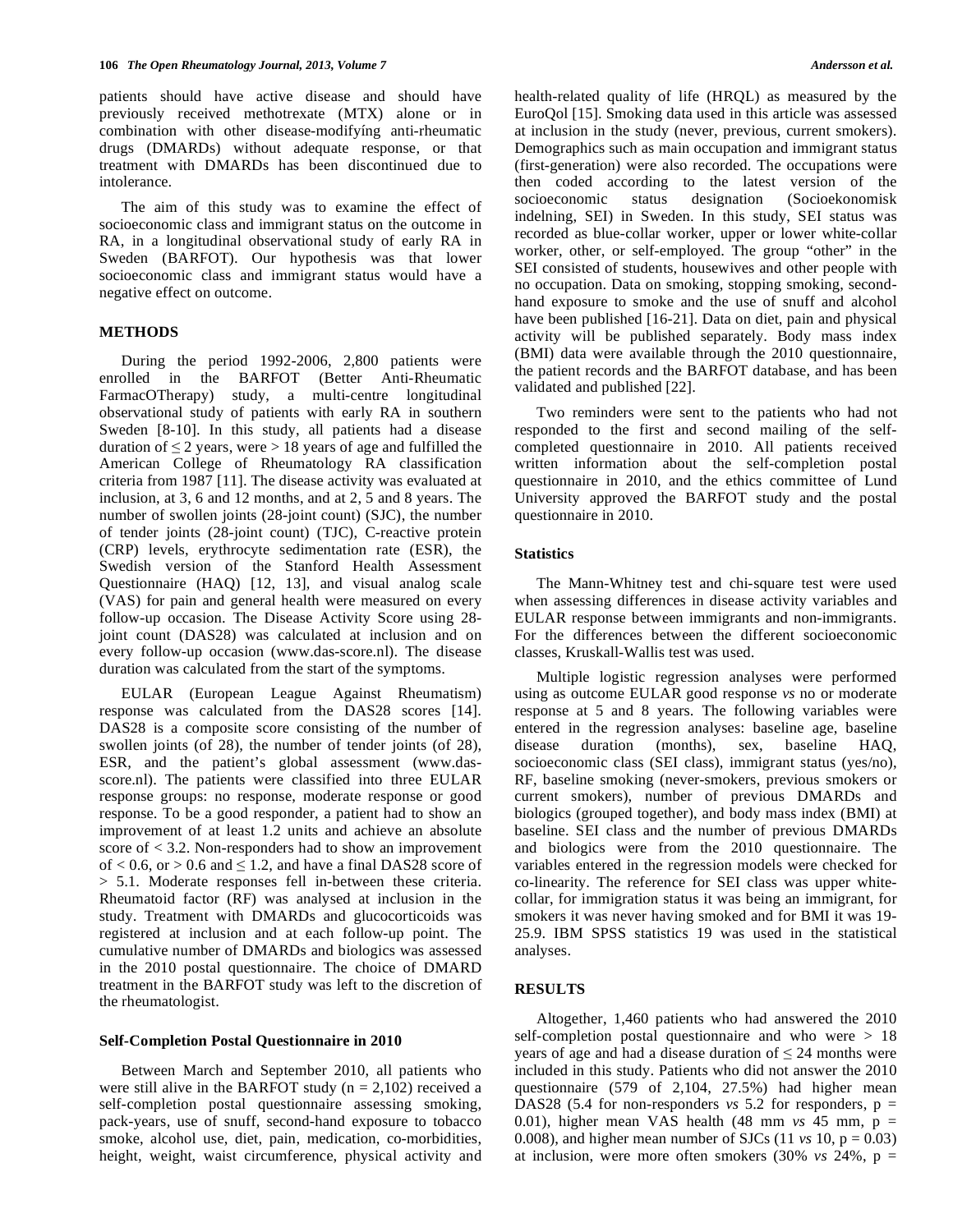0.01) and were less often RF-positive  $(58\% \text{ vs } 63\% , p =$ 0.02) than the patients who had answered the 2010 questionnaire [18].

 The demographics and baseline disease characteristics stratified for socioeconomic class and immigration status are shown in Table **1**. Socioeconomic class data were available for 1,158 out of 1,460 (79%) of the patients. A total of 511  $(44.1\%)$  were blue-collar workers,  $526$   $(45.4\%)$  were lower white-collar workers, 81 (7.0%) were upper white-collar workers, 16 (1.4%) were self-employed, and 24 (2.1%) were in the class "other" (i.e. students, housewives and others with no occupation). Patients who were self-employed were older. Blue-collar workers and patients in the SEI class "other" had more pain, but there were no other significant differences in disease activity at baseline. A higher proportion of bluecollar workers and those who were self-employed smoked. There were no differences in disease duration ( $p = 0.25$ ), RF  $(p = 0.41)$  or anti-CCP status  $(p = 0.65)$ , stratified according to SEI class.

## **Socioeconomic Status and Outcome**

 There were no significant differences in glucocorticoid treatment and treatment with DMARDs and biologics at the different follow-up points, stratified for SEI class (data not shown). When looking at the cumulative mean number of previous DMARDs and biologics (grouped together) in the 2010 questionnaire, the figures were 1.7 for blue-collar workers, 1.9 for lower white-collar workers, 1.8 for upper white-collar workers, 1.2 for people who were self-employed and 1.3 for others (overall  $p = 0.01$ ). There were no significant differences in the number of current DMARDs and biologics (grouped together), stratified for SEI class.

 There were few significant differences in HAQ, DAS28, VAS pain and global health, SJC, TJC, ESR, and CRP for up to 8 years of follow-up, stratified for SEI class (data not shown).

 There were no significant differences in EULAR response, stratified for SEI class, for up to 8 years of followup ( $p = 0.72$ ,  $p = 0.47$ ,  $p = 0.68$ ,  $p = 0.79$ ,  $p = 0.12$ ,  $p = 0.25$ for 3, 6 and 12 months, and 2, 5 and 8 years, respectively). This did not change when looking at non-immigrants only. There were no differences in the absolute DAS28 values up to 8 years of follow-up between the different SEI classes (data not shown).

## **Immigrant Status and Outcome**

 One hundred thirty-nine of 1,430 patients (9.7%) were immigrants and 77 of 132 of the immigrants (58%) were from other Scandinavian countries, mainly Finland and Denmark. Data on immigration status was missing in 30 patients. Data on which country the patient had immigrated from was available for 132 patients. There were no significant differences in gender, age at inclusion or disease duration at inclusion between immigrants and nonimmigrants. More immigrants than non-immigrants were in the social class "other" (standardized residual 2.0, overall p

**Table 1. Disease Activity at Inclusion and Demographics Stratified for Socioeconomic Class and Immigration Status. Data are Mean (SD) Unless Otherwise Indicated. This Data is from the BARFOT Study at Inclusion** 

| <b>Variable</b>                   | <b>Blue-</b><br><b>Collar</b><br>$(n = 511)$ | Lower<br><b>White-Collar</b><br>$(n = 526)$ | <b>Upper</b><br><b>White-Collar</b><br>$(n = 81)$ | Self-<br><b>Employed</b><br>$(n = 16)$ | Other<br>$(n = 24)$ | <b>p-Value</b><br>for SEI<br><b>Class</b> | <b>Patients Not Reporting</b><br>Socioeconomic<br>Class $n=302$ | Immigrant    | Non-<br>Immigrant | p-Value<br>for Immigrant<br><b>Status</b> |
|-----------------------------------|----------------------------------------------|---------------------------------------------|---------------------------------------------------|----------------------------------------|---------------------|-------------------------------------------|-----------------------------------------------------------------|--------------|-------------------|-------------------------------------------|
| Age, years                        | 56<br>(13)                                   | 54<br>(14)                                  | 50<br>(16)                                        | 63<br>(8.9)                            | 61<br>(17)          | 0.001                                     | 57<br>(14)                                                      | 55<br>(13)   | 55<br>(14)        | 0.93                                      |
| Disease duration.<br>months       | 7.0<br>(4.5)                                 | 6.8<br>(4.3)                                | 6.3<br>(3.3)                                      | 5.3<br>(3.0)                           | 8.0<br>(4.7)        | 0.25                                      | 6.8<br>(4.4)                                                    | 7.2<br>(4.5) | 6.8<br>(4.3)      | 0.29                                      |
| Females, %                        | 63                                           | 80                                          | 64                                                | 25                                     | 92                  | 0.000                                     | 67                                                              | 76           | 70                | 0.10                                      |
| HAO                               | 1.0(0.6)                                     | 0.98(0.6)                                   | 0.86<br>(0.6)                                     | 0.65<br>(0.5)                          | 1.0<br>(0.6)        | 0.08                                      | 1.0<br>(0.6)                                                    | 1.2<br>(0.7) | 0.97<br>(0.6)     | 0.001                                     |
| DAS <sub>28</sub>                 | 5.2<br>(1.3)                                 | 5.3<br>(1.3)                                | 5.1<br>(1.1)                                      | 5.0<br>(1.4)                           | 5.3<br>(1.2)        | 0.60                                      | 5.2<br>(1.3)                                                    | 5.6<br>(1.2) | 5.2<br>(1.2)      | 0.000                                     |
| VAS pain                          | 49<br>(24)                                   | 44<br>(23)                                  | 42<br>(24)                                        | 43<br>(21)                             | 48<br>(24)          | 0.005                                     | 47<br>(24)                                                      | 56<br>(25)   | 45<br>(24)        | 0.000                                     |
| VAS global                        | 45<br>(26)                                   | 45<br>(25)                                  | 41<br>(25)                                        | 44<br>(20)                             | 46<br>(27)          | 0.87                                      | 45<br>(26)                                                      | 53<br>(26)   | 44<br>(25)        | 0.000                                     |
| <b>CRP</b>                        | 31<br>(36)                                   | 30<br>(34)                                  | 29<br>(39)                                        | 32<br>(24)                             | 31<br>(38)          | 0.66                                      | 32<br>(38)                                                      | 33<br>(39)   | 30<br>(36)        | 0.31                                      |
| <b>ESR</b>                        | 34<br>(24)                                   | 35<br>(24)                                  | 30<br>(19)                                        | 32<br>(22)                             | 40<br>(29)          | 0.53                                      | 35<br>(26)                                                      | 37<br>(26)   | 34<br>(24)        | 0.19                                      |
| Swollen joints,<br>28-joint count | 10<br>(5.6)                                  | 10<br>(5.8)                                 | 9.7<br>(5.5)                                      | 13<br>(6.1)                            | 8.2<br>(4.5)        | 0.18                                      | 9.9<br>(5.6)                                                    | 11<br>(5.9)  | 10<br>(5.7)       | 0.42                                      |
| Tender joints,<br>28-joint count  | 8.3<br>(6.3)                                 | 8.5<br>(6.4)                                | 7.6<br>(5.4)                                      | 7.5<br>(6.3)                           | 7.4<br>(5.4)        | 0.85                                      | 7.9<br>(6.1)                                                    | 10<br>(6.6)  | 8.0<br>(6.1)      | 0.000                                     |
| Smokers, %                        | 28                                           | 21                                          | 16                                                | 33                                     | 13                  | 0.03                                      | 26                                                              | 24           | 24                | 0.69                                      |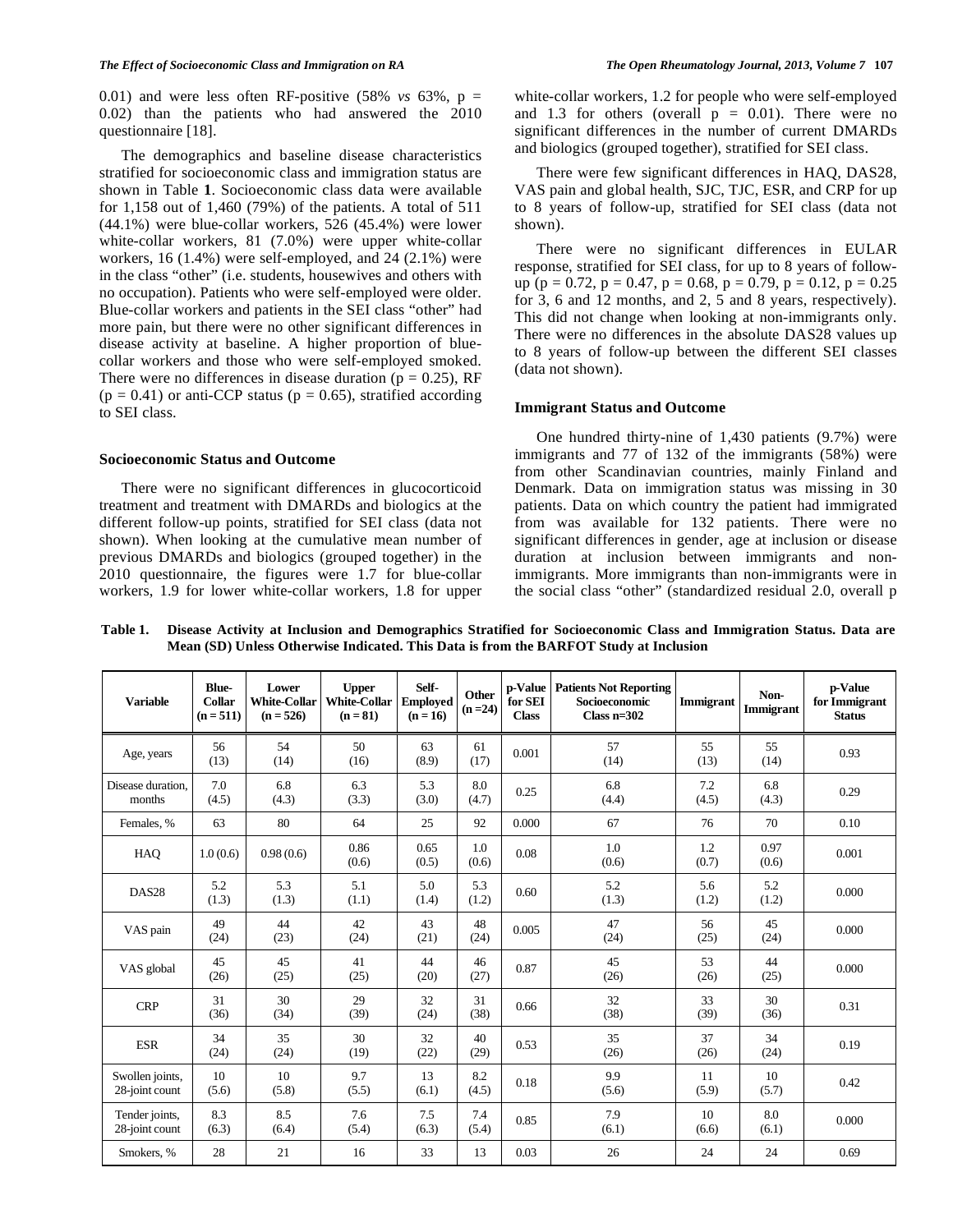$= 0.02$ ). At inclusion, there were no significant differences in smoking status between immigrants and non-immigrants (p  $= 0.69$ ), RF (p = 0.19) or anti-CCP status (p = 0.20). Anti-CCP data were available for 388 patients.

 There were no significant differences in the cumulative mean number of previous or current DMARDs or cumulative number of current or previous biological treatments, as assessed by the 2010 questionnaire, between immigrants and non-immigrants (data not shown). However, immigrants more often received DMARD treatment at the first visit (87% immigrants *vs* 79% non-immigrants (standardized residual -2.0) and more often received combination treatment with DMARDs at the first visit (4.3% *vs* 1.3%, standardized residual 2.5, overall  $p = 0.02$ ). There were no other significant differences in DMARD treatment later in monotherapy or combination therapy, in treatment with methotrexate or sulphasalazine, or in treatment with biologics. There were no significant differences in treatment with glucocorticoids at any time point between immigrants and non-immigrants (data not shown).

 At inclusion, immigrants had significantly higher mean HAQ (immigrants 1.2  $\nu$ s non-immigrants 0.97,  $p = 0.001$ ), higher mean DAS28 (5.6  $vs$  5.2,  $p = 0.000$ ), higher mean VAS pain  $(56 \text{ mm } vs \ 45 \text{ mm}, p = 0.000)$ , higher mean VAS global health (53 mm  $vs$  44 mm,  $p = 0.000$ ) and higher mean TJC (10  $vs$  8,  $p = 0.000$ ). These differences persisted at all follow-up points up to 2 years of follow-up (data not shown). At five years, immigrants had significantly higher mean HAQ (0.69 *vs* 0.56, p = 0.04), DAS28 (3.2 *vs* 3.0, p = 0.048) and VAS pain (32 mm *vs* 27 mm, p = 0.02). At 8 years, immigrants had significantly higher mean HAQ (0.8 *vs* 0.6, p  $= 0.02$ ). Immigrants also scored significantly worse than non-immigrants in mean EuroQol score in the 2010 questionnaire (0.64  $vs$  0.73,  $p = 0.000$ ). However, for CRP, ESR and SJC, there were no statistically significant significances at any time point, stratified for immigration status (data not shown).

 There were no significant differences in EULAR response between immigrants and non-immigrants ( $p = 0.63$ ,  $p = 0.81$ ,  $p = 0.11$ ,  $p = 0.47$ ,  $p = 0.07$ ,  $p = 0.53$  for 3, 6 and 12 months, and 2, 5 and 8 years, respectively). This did not change when we only considered immigrants, stratified for SEI class. Immigrants scored higher than non-immigrants in absolute DAS28 values up to 5 years of follow-up (p=0.001, p=0.19, p=0.008, p=0.003, p=0.048 for 3, 6 and 12 months, and 2 and 5 years, respectively).

### **Patients who Immigrated from Scandinavian Countries**  *vs* **Other Countries**

 Seventy-seven of 132 patients (58%) had immigrated to Sweden from other Scandinavian countries and 55 of the 132 (42%) had come from outside Scandinavia. Immigrants from non-Scandinavian countries more often received glucocorticoids at inclusion and at 3 and 6 months than immigrants from Scandinavian countries (42% *vs* 23% at inclusion,  $p = 0.02$ ; 47% *vs* 27% at 3 months, p = 0.02; and 44% *vs* 25% at 6 months, p=0.03) but these differences did not persist in the follow-up. There were no significant differences in DMARD treatment or treatment with biologics at the follow-up points, but in the 2010 questionnaire immigrants from nonScandinavian countries had received more DMARDs and biologics cumulatively  $(2.0 \text{ vs } 1.8, \text{ p } = 0.04)$ . There were no significant differences in RF ( $p = 0.87$ ), smoking status ( $p =$ 0.31), SEI class ( $p = 0.07$ ) or anti-CCP status ( $p = 0.93$ ) between immigrants from Scandinavia and immigrants from non-Scandinavian countries.

 There were several statistically significant differences in disease activity between immigrants from non-Scandinavian countries and immigrants from other countries in Scandinavia. At inclusion, the immigrants from non-Scandinavian countries had significantly more pain  $(62 \text{ mm } vs \text{ 53 mm, p = } 0.03)$  and higher VAS global (61 *vs* 48, p = 0.003), but lower CRP (27 *vs* 37, p = 0.03) and lower ESR (30 *vs* 41, p = 0.009). At 3 months, the immigrants from non-Scandinavian countries had higher HAQ (0.9 *vs* 0.6, p = 0.04), higher DAS28 (4.5 *vs* 4.0, p = 0.02), higher pain (44 *vs* 31, p = 0.01), worse VAS global (42 *vs* 30, p = 0.046), higher SJC (7 *vs* 5, p = 0.04) and higher TJC (8 *vs* 5, p  $= 0.005$ ). However, these significant differences did not persist in the follow-up, and there were few significant differences up to 8 years of follow-up (data not shown). EQ-5D values in the 2010 questionnaire did not differ significantly between immigrants from Scandinavia and immigrants from non-Scandinavian countries ( $p = 0.25$ ).

 The patients who had emigrated from non-Scandinavian countries did not have significantly different EULAR responses from patients who had emigrated from other Scandinavian countries, with the exception of EULAR response at 5 years, where 24% on non-Scandinavians had no EULAR response, as compared to 8% of Scandinavians (overall  $p = 0.01$ ).

## **Multiple Logistic Regression Analyses**

 We performed multiple logistic regression analyses to study which factors were independently associated with EULAR outcome. The outcome was EULAR good response versus no or moderate response at 5 and 8 years (Table **2**).

 Immigrant status was not independently associated with good EULAR outcome. SEI class "other", longer disease duration, female sex, current smoking at inclusion, and more cumulative treatment with DMARDs and biologics were independently associated with poorer EULAR response at 5 years of follow-up. At 8 years, higher age at inclusion, more cumulative treatment with DMARDs and biologics, female sex, RF positivity and current smoking at inclusion were associated with poorer EULAR response, and higher HAQ at inclusion with better response.

### **Attrition**

 EULAR response data were available for 1,381 patients at 3 months, and 1,285, 1,342, 1,319, 1,295 and 795 patients at 6 and 12 months and 2, 5 and 8 years, respectively. There were no significant differences in the number of patients with complete EULAR data, stratified for SEI class ( $p = 0.69$ ) or immigrant status ( $p = 0.08$ ).

### **DISCUSSION**

 To our knowledge, this is the first study to investigate the effect of immigrant status on treatment and outcome in RA in Sweden. The study showed that first-generation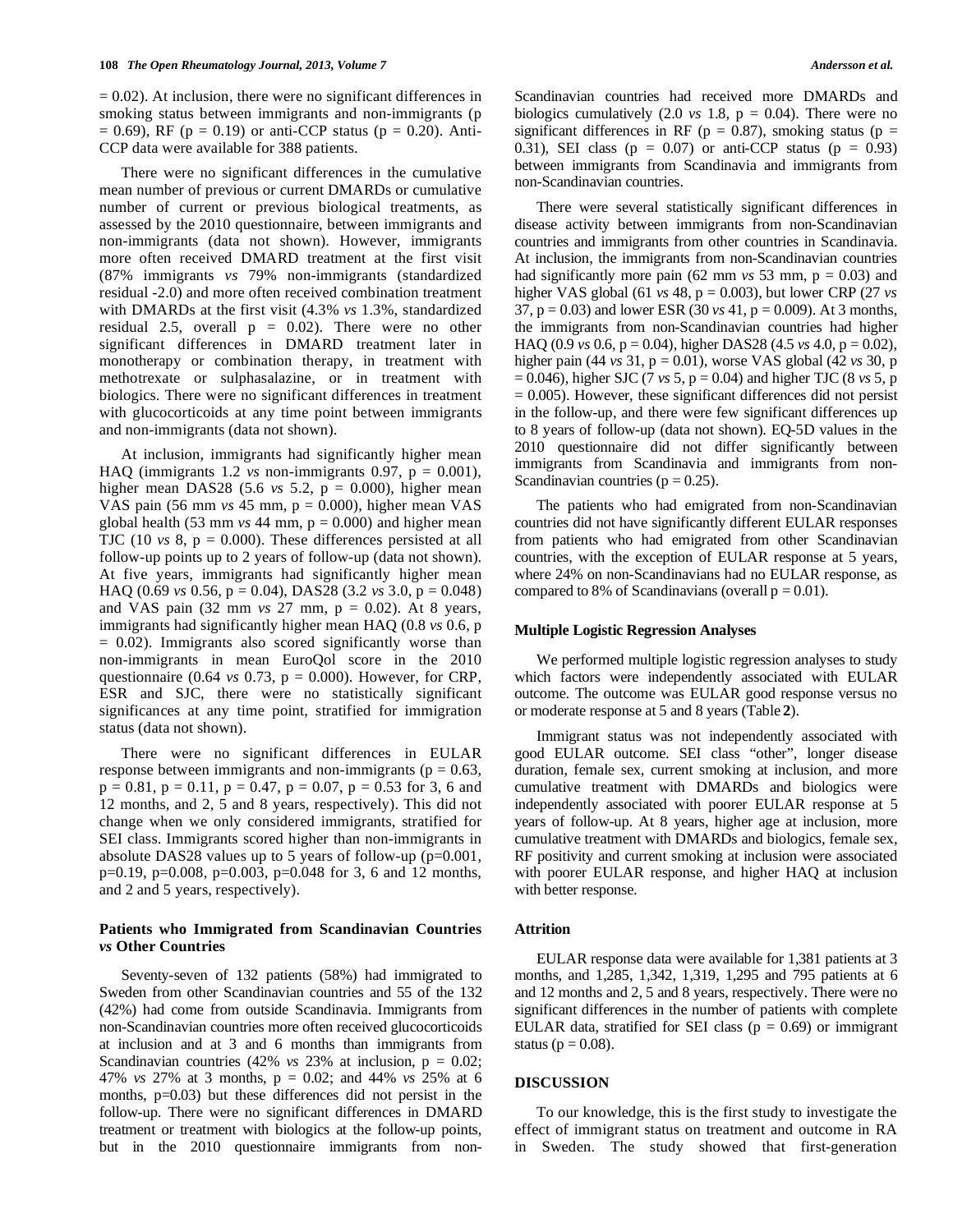**Table 2. Multiple Logistic Regression Analysis with EULAR Good Response** *vs* **No or Moderate Response at 5 and 8 Years of Follow-Up. The Reference for SEI Class was Upper White-Collar, for Immigration Status it was Being an Immigrant, for Smokers it was Never Having Smoked and for BMI it was 19-25.9** 

| <b>Variable</b>                                    |           | 5 Years of Follow-Up |         | 8 Years of Follow-Up |               |         |  |
|----------------------------------------------------|-----------|----------------------|---------|----------------------|---------------|---------|--|
|                                                    | <b>OR</b> | 95% CI               | p-Value | <b>OR</b>            | 95% CI        | p-Value |  |
| Age at inclusion                                   | 0.99      | $0.97 - 1.0$         | 0.06    | 0.98                 | $0.97 - 1.00$ | 0.045   |  |
| Disease duration, months                           | 0.95      | $0.92 - 0.99$        | 0.02    | 1.0                  | $0.95 - 1.06$ | 0.88    |  |
| Male sex                                           | 2.23      | 1.50-3.32            | 0.000   | 2.85                 | 1.74-4.68     | 0.000   |  |
| Blue-collar                                        | 0.72      | $0.37 - 1.40$        | 0.33    | 1.01                 | $0.44 - 2.34$ | 0.98    |  |
| Lower white-collar                                 | 0.91      | $0.47 - 1.77$        | 0.77    | 0.98                 | $0.42 - 2.29$ | 0.97    |  |
| Self-employed                                      | 0.76      | 0.18-3.27            | 0.71    | 0.78                 | 1.13-4.73     | 0.78    |  |
| Other                                              | 0.15      | $0.04 - 0.67$        | 0.01    | 0.52                 | $0.11 - 2.49$ | 0.41    |  |
| Non-immigrant                                      | 0.84      | $0.43 - 1.65$        | 0.62    | 0.78                 | $0.32 - 1.86$ | 0.57    |  |
| RF                                                 | 0.98      | $0.69 - 1.39$        | 0.90    | 0.56                 | 0.36-0.88     | 0.01    |  |
| Current smoker                                     | 0.64      | $0.42 - 0.98$        | 0.04    | 0.50                 | $0.30 - 0.83$ | 0.008   |  |
| Previous smoker                                    | 0.76      | $0.51 - 1.12$        | 0.17    | 0.83                 | $0.51 - 1.34$ | 0.44    |  |
| Cumulative number of previous DMARDs and biologics | 0.64      | 0.56-0.74            | 0.000   | 0.63                 | $0.54 - 0.74$ | 0.000   |  |
| HAQ                                                | 1.26      | $0.95 - 1.69$        | 0.11    | 2.01                 | 1.38-2.93     | 0.000   |  |
| BMI < 19                                           | 0.94      | $0.30 - 2.92$        | 0.91    | 0.83                 | $0.22 - 3.10$ | 0.78    |  |
| <b>BMI 26-30</b>                                   | 0.98      | $0.67 - 1.44$        | 0.91    | 0.70                 | $0.44 - 1.13$ | 0.14    |  |
| BMI > 30                                           | 0.76      | $0.47 - 1.24$        | 0.27    | 0.59                 | $0.33 - 1.05$ | 0.07    |  |

immigrants in Sweden, as compared to non-immigrants, had worse scores in VAS pain, TJC, HAQ, and VAS global, and higher DAS28 at baseline, and these findings persisted for up to 2 years of follow-up—and for HAQ even up to 8 years of follow-up. Immigrants also scored worse than nonimmigrants in HRQL, as measured by the EuroQol in the 2010 questionnaire. However, immigrant status did not have any effect on EULAR outcome or objective measures of inflammation such as SJC, ESR and CRP. Immigrants from outside Scandinavia had higher disease activity initially than immigrants from other Scandinavian countries, but these differences disappeared after the first 3 months of follow-up. There were small differences in anti-rheumatic treatment, in particular that immigrants from non-Scandinavian countries received more glucocorticoids during the first 6 months than immigrants from Scandinavia, and these patients had also received a higher number of DMARDs and biologics cumulatively over time. Thus, immigrants did not have a poorer EULAR response.

 We suspect that the predominant symptom in immigrants could be pain. Immigrants scored consistently higher than non-immigrants in VAS pain and TJC up to 2 years, and this may have affected also the DAS28, HAQ and VAS global, and it may even have affected the EuroQol. One explanation for these results could also be cultural differences in pain perception or expression, or stress due to immigration or comorbidities. Two studies from the US report a negative effect of minority status on outcome in RA [6, 7]. The study by Barton *et al*. from the US reported higher DAS28 and poorer function in non-White groups and also in immigrants and non-English language groups in a university clinic but

could show no such differences in a public county hospital. The authors speculate on the reasons for this, for example communication barriers and inaccurate understanding, genetic and biologic differences, patient behaviour and delivery system structure [7]. These findings on immigrants scoring worse in pain, ADL function and HRQL may help clinicians to focus on these factors.

 The other main finding of this study was that socioeconomic class did not have any impact on treatment or outcome in RA in Sweden, in contrast to earlier reports from Canada, the Netherlands and the UK on the negative effect of lower socioeconomic class on outcome in RA [1-3]. Thus, our hypothesis of lower socioeconomic status correlating with poorer outcome in RA did not hold true. In Sweden, access to healthcare is universal, and prescription drugs are subsidised by the state. This means, for example, that biological treatment for RA in Sweden has been and is now (year 2013) entirely free of charge for the patients. Swedish society differs from both the UK and the USA in particular, in that social differences are not so marked and that access to healthcare is not dependent on social class, employment status or whether or not one has private insurance. We defined socioeconomic class by main occupation. We realise that the work profile in several occupations has changed over time, which often means physically less demanding work nowadays. However, we could see differences in lifestyle factors such as smoking between the different socioeconomic classes.

 The SEI class "other" emerged as an independent factor associated with poorer EULAR response at 5 years of follow-up, but otherwise we could not see that SEI class was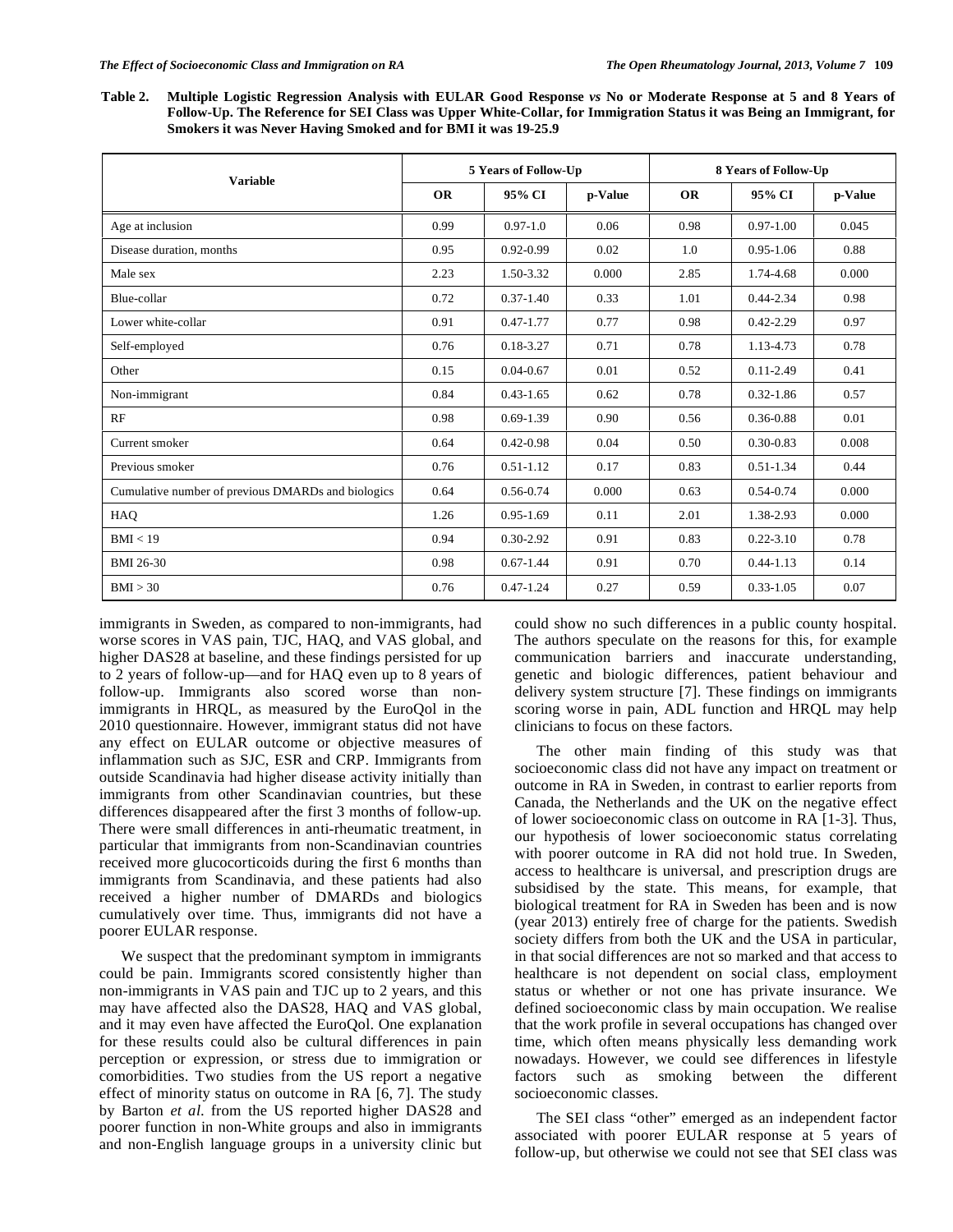independently associated with EULAR outcome in the regression analyses. The SEI group "other" was small and consisted of students, housewives and other people with no occupation, and this finding needs to be confirmed in a larger material. Immigrant status was not independently associated with EULAR outcome at 5 or 8 years of followup. Female sex, longer disease duration, current smoking at inclusion and a higher number of previous DMARDs and biologics were associated with poor response at five years. At 8 years of follow-up, longer disease duration, female sex, RF positivity, current smoking at inclusion and higher number of cumulative treatment were also associated with poorer prognosis. We think that the association between more treatment and poorer prognosis could be due to confounding by indication, as more treatment probably is a marker for a more aggressive disease.

 The main strength of the study was the large, welldocumented RA cohort with a comprehensive follow-up and a long follow-up of 8 years. We could not detect differences in attrition between the different socioeconomic classes or stratified for immigrant status. We classified patients socioeconomically according to their main occupation in life, and we may therefore have misclassified some patients. We did not record race or ethnicity in this study. Also, we do not have data on co-morbidities, which could affect pain, EuroQol, HAQ and global health. We knew the anti-CCP status of only a minority of patients. The cumulative number of treatment with DMARDs and biologics was assessed in the 2010 postal questionnaire, and can thus be susceptible to problems with recall.

 In conclusion, to our knowledge this is the first study to investigate the effect of immigrant status on anti-rheumatic treatment and treatment response in RA in Sweden. This is also the first study to look at the effects of socioeconomic class on outcome in RA in Sweden. Immigrants scored worse in VAS pain, TJC, HAQ, VAS global, and DAS28 than non-immigrants, and these differences persisted for up to 5 years of follow-up—and for HAQ, up to 8 years. Immigrants also scored worse in HRQL as measured by the EuroQol cross-sectionally in 2010, as compared to nonimmigrants. However, immigrant status was not associated with poorer EULAR outcome or with higher SJC, ESR or CRP. We suspect that the predominant symptom in immigrants could be pain. Socioeconomic class did not have any effect on treatment or outcome in RA in this large longitudinal observational cohort of Swedish patients. There were small differences in anti-rheumatic treatment, stratified for immigration and socioeconomic class. The relatively egalitarian society in Sweden and good access to rheumatological care and treatment with DMARDs and biologics may have contributed to these results.

## **CONFLICT OF INTEREST**

 Dr. M. K. Söderlin has received speaking fees for educational events from Abbott  $(<$  \$3,000) and MSD  $(<$ \$2,000), and speaking fees and consultation fees from Pfizer (< \$10,000). Dr. Stefan Bergman has received consultation fees from Pfizer (<\$5,000).

## **ACKNOWLEDGEMENTS**

 We thank Jan-Åke Nilsson for invaluable help with the statistical analyses. We also thank Henrik Karlsson for the SEI classification. We are grateful for the help provided by all our colleagues and staff at the hospitals contributing to the BARFOT study, for their cooperation and provision of data.

## **REFERENCES**

- [1] Harrison MJ, Tricker KJ, Davies L*, et al*. The relationship between social deprivation, disease outcome measures, and response to treatment in patients with stable, long-standing rheumatoid arthritis. J Rheum 2005; 32(12): 2330-6.
- [2] Marra CA, Lynd LD, Esdaile JM*, et al*. The impact of low family income on self-reported health outcomes in patients with rheumatoid arthritis within a publicly funded health-care environment. Rheumatol 2004; 43(11): 1390-7.
- [3] Jacobi CE, Mol GD, Boshuizen HC*, et al*. Impact of socioeconomic status on the course of rheumatoid arthritis and on related use of health care services. Arthritis Rheum 2003; 49(4): 567-73.
- [4] Socioeconomic deprivation and rheumatoid disease: what lessons for the health service? ERAS Study Group. Early Rheumatoid Arthritis Study. Ann Rheum Dis 2000; 59(10): 794-9.
- [5] Li X, Sundquist J, Sundquist K. Socioeconomic and occupational risk factors for rheumatoid arthritis: a nationwide study based on hospitalizations in Sweden. J Rheum 2008; 35(6): 986-91.
- [6] Bruce B, Fries JF, Murtagh KN. Health status disparities in ethnic minority patients with rheumatoid arthritis: a cross-sectional study. J Rheum 2007; 34(7): 1475-9.
- [7] Barton JL, Trupin L, Schillinger D*, et al*. Racial and ethnic disparities in disease activity and function among persons with rheumatoid arthritis from university-affiliated clinics. Arthritis Care Res 2011; 63(9): 1238-46.
- [8] Forslind K, Ahlmen M, Eberhardt K*, et al*. Prediction of radiological outcome in early rheumatoid arthritis in clinical practice: role of antibodies to citrullinated peptides (anti-CCP). Ann Rheum Dis 2004; 63(9): 1090-5.
- [9] Forslind K, Hafstrom I, Ahlmen M*, et al*. Sex: a major predictor of remission in early rheumatoid arthritis? Ann Rheum Dis 2007; 66(1): 46-52.
- [10] Svensson B, Ahlmen M, Forslind K. Treatment of early RA in clinical practice: a comparative study of two different DMARD/corticosteroid options. Clin Exp Rheum 2003; 21(3): 327-32.
- [11] Arnett FC, Edworthy SM, Bloch DA*, et al*. The American Rheumatism Association 1987 revised criteria for the classification of rheumatoid arthritis. Arthritis Rheum 1988, 31(3): 315-24.
- [12] Ekdahl C, Eberhardt K, Andersson SI, Svensson B. Assessing disability in patients with rheumatoid arthritis. Use of a Swedish version of the Stanford Health Assessment Questionnaire. Scand J Rheumatol 1988; 17(4): 263-71.
- [13] Fries JF, Spitz P, Kraines RG*, et al*. Measurement of patient outcome in arthritis. Arthritis Rheum 1980; 23(2): 137-45.
- [14] van Gestel AM, Haagsma CJ, van Riel PL. Validation of rheumatoid arthritis improvement criteria that include simplified joint counts. Arthritis Rheum 1998; 41(10): 1845-50.
- [15] EuroQol--a new facility for the measurement of health-related quality of life. The EuroQol Group. Health Policy 1990, 16(3):199- 208.
- [16] Soderlin MK, Bergman S. Absent "Window of Opportunity" in smokers with short disease duration. Data from BARFOT, a multicenter study of early rheumatoid arthritis. J Rheum 2011; 38(10): 2160-8.
- [17] Soderlin MK, Petersson IF, Bergman S*, et al*. Smoking at onset of rheumatoid arthritis (RA) and its effect on disease activity and functional status: experiences from BARFOT, a long-term observational study on early RA. Scand J Rheumatol 2011; 40(4): 249-55.
- [18] Andersson ML, Bergman S, Soderlin MK. The effect of snuff (smokeless tobacco) on disease activity and function in rheumatoid arthritis: experiences from the Better Anti-Rheumatic